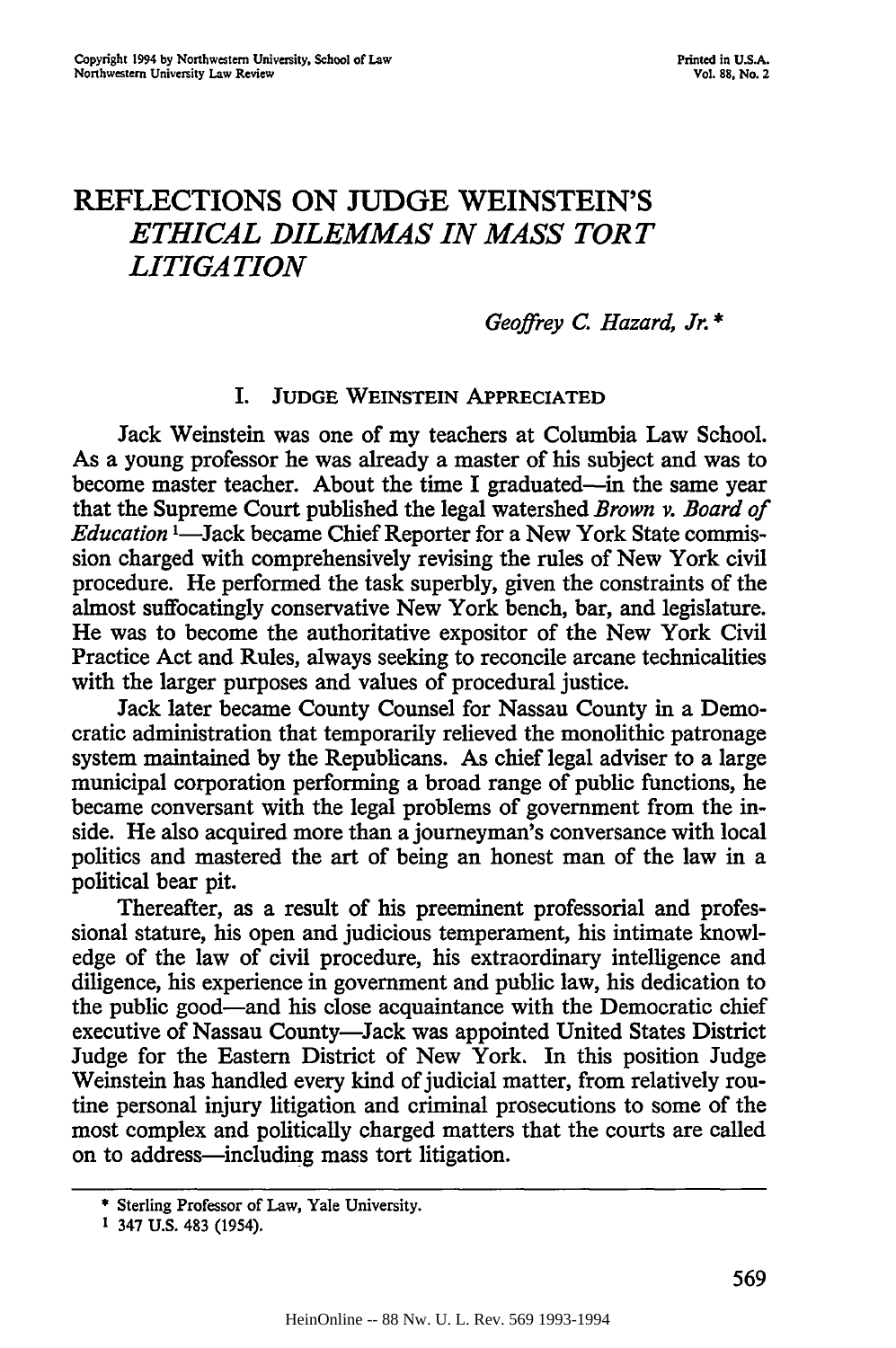Jack subsequently became Chief Judge of the Eastern District. As Chief Judge he not only undertook the usual administrative responsibilities of a presiding judge but also broke new ground in using the authority of the office to strengthen the administration of the court, the interface with the prosecutor's office, and the court's relationships with counterpart state courts and with the bar.

Along the way he established himself as a master of the law of evidence. He is coauthor of the leading casebook on evidence and of the definitive treatise on federal evidence law. His preeminence in adjective law--the law of evidence and procedure-is significant in itself. Moreover, comprehending the law of evidence and procedure has required him to become familiar with every branch of substantive law. In addition, he has continually involved himself in a nonjudicial capacity in all manner of law reform endeavors. Judge Weinstein thus is a preeminent legal generalist in the classic sense.

Many of Jack's students, colleagues, and admirers, among which I am privileged to number, have pondered why he was never elevated to the Second Circuit, or indeed to the Supreme Court. Certainly it was not for want of qualifications, except perhaps an inability to close his mind to the ugly social realities that underlie the cases which find their way into the courts. We often harken to Tocqueville's observation that "[t]here is hardly a political question in the United States which does not sooner or later turn into a judicial one."<sup>2</sup> Judge Weinstein could well respond: "Tell me about it." There is no judge at any level in any jurisdiction in this country who has engaged those questions more seriously, more conscientiously, more intelligently, and more imaginatively than Jack Weinstein.

## II. MAss TORTS

There are mass torts and mass torts. The most massive personal injury tort is the asbestos litigation. The asbestos cases, in which many other judges in addition to Judge Weinstein have been involved, number in the hundreds of thousands. The first claimants were industrial workers who were directly exposed to intensive concentrations of asbestos, particularly World War II shipyard workers who sprayed asbestos as a fire retardant inside ship hulls. Other claimants were construction workers who applied asbestos to the steel skeletons of buildings as a fire retardant, workers who installed plaster or insulation batting containing asbestos, and workers who fabricated or installed products in which asbestos was a component, such as rubber products in which asbestos was a binder. Others were workers whose exposure to asbestos was less intense or continuous.

<sup>2</sup> **ALEXIS DE TOCQUEVILLE, DEMOCRACY IN AMERICA 248 (J.P. Mayer & Max Lerner eds., 1966).**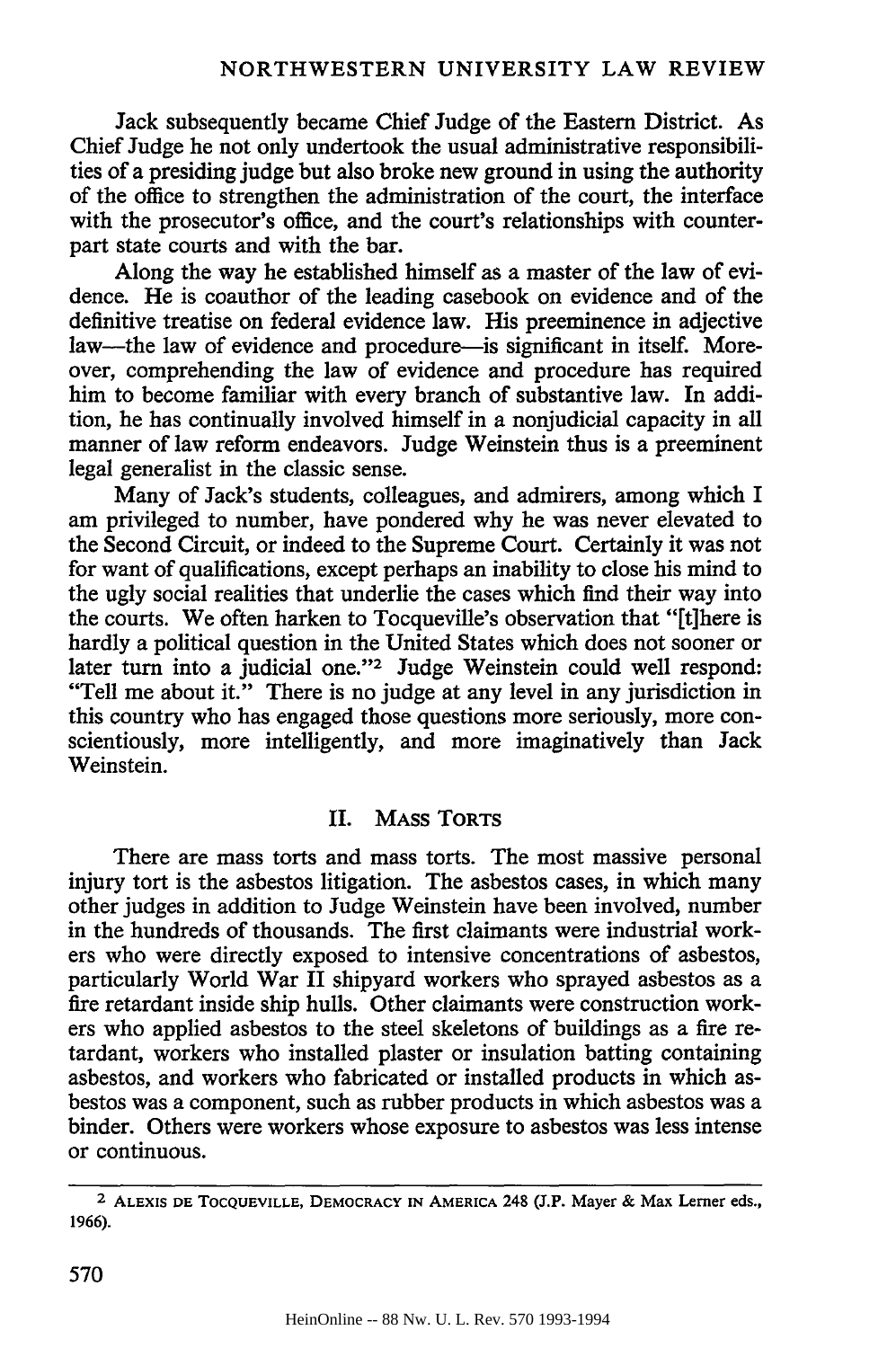The number of claimants in the asbestos cases is large and the condition and extent of their exposure various. The number and heterogeneity of those called upon to answer for asbestos claims also has been large. Defendants include the manufacturers of asbestos itself; manufacturers of asbestos products and products containing asbestos; and companies that fabricated, installed, or used products containing asbestos. Also sued were companies that might have engaged in such activities, because claimants' attorneys often lacked definite information about their clients' actual exposure and had to anticipate that any specific defendant might point to someone else as responsible. Also involved was virtually every casualty and liability insurer doing business in the United States, whom the courts came to hold liable for broadly extended coverages.

Conspicuous for its absence among those subjected to legal responsibility was the United States government, although the government had been in a position to avoid or mitigate much of the suffering.

Less massive but still very large was the Agent Orange litigation, the major part of which came before Judge Weinstein. This litigation involved claims on behalf of Vietnam veterans and their families for damage to health resulting from exposure to a defoliant used **by** our military to strip the jungle in which the soldiers had been called to fight. Like the asbestos litigation, the Agent Orange cases involved heterogeneous claimants with widely varying exposure, different manifestations, and uneven latency. The Agent Orange litigation was less difficult than the asbestos cases because it involved far fewer claimants. However, the Agent Orange litigation was even more difficult than the asbestos cases because of the dimension known in science as etiology and in law as proximate cause: whether or not the maladies of the claimants, or some of them, were actually caused by Agent Orange. By 1980 it had become legally indisputable that many asbestos claimants were victims of asbestos. This has not yet become clear for the Agent Orange claimants. The Agent Orange litigation was also more difficult because it directly questioned the fairness and consideration with which the government dealt with those who gave service to the common good.

As in the asbestos cases, the United States government was conspicuous for its absence among those subjected to legal responsibility for the Agent Orange claims. Its absence is particularly ironic because the government itself was responsible for the Vietnam War and for the means by which it was fought.

Mass torts of lesser scale include various kinds of drug and prosthesis cases-Bendectin, DES, Dalkon Shield, breast implants, and heart valves. Each set of cases has specific characteristics in the number of claimants, the nature and variety of the injuries asserted, the relative uncertainty of the causal antecedent of injury, and the identity and number of those charged with legal responsibility. Some cases are fairly simple in one or more of these characteristics, involving a definite number of vic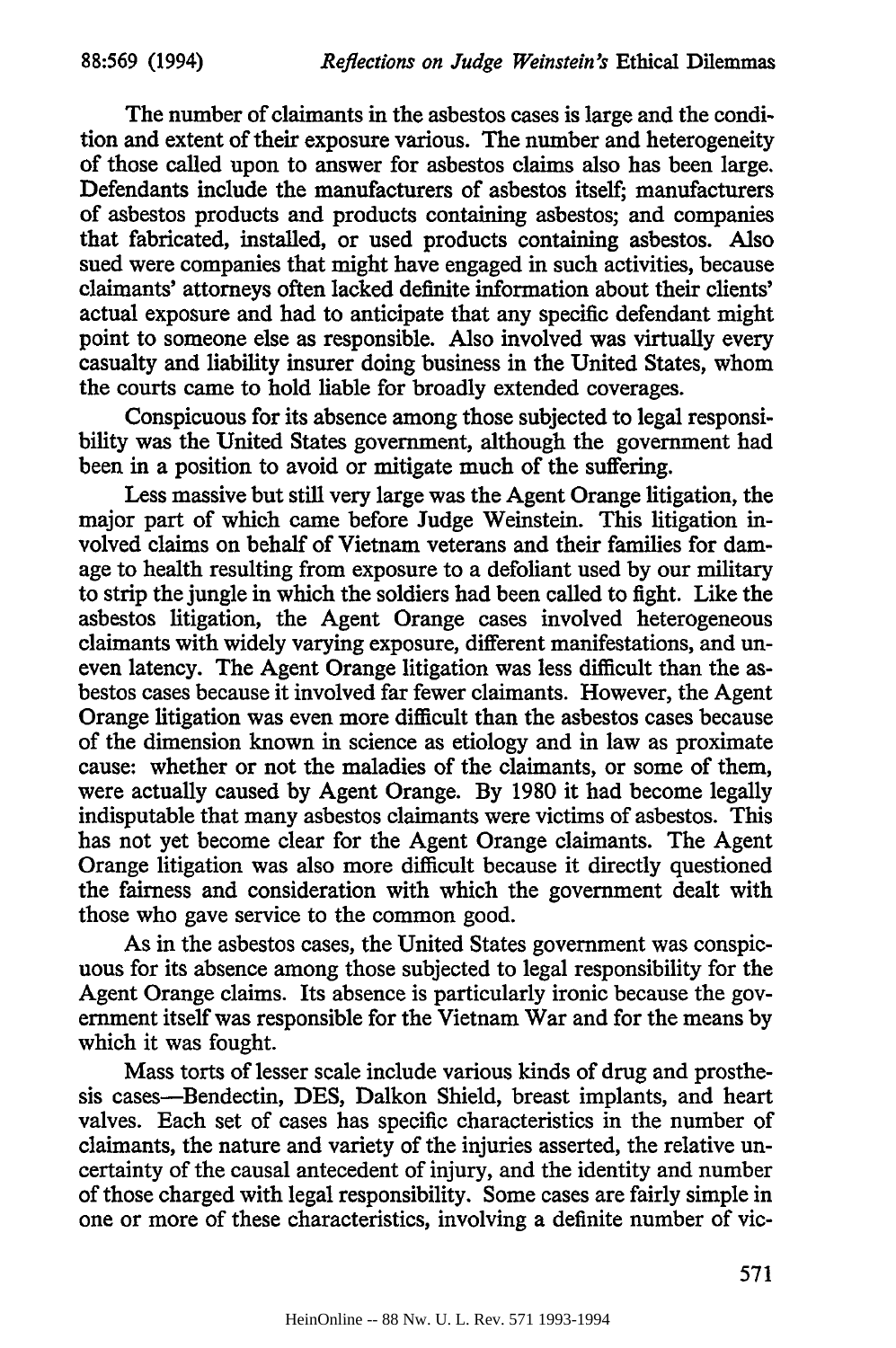tims with a definite causal chain to one or a few defendants. However, compared with most multiparty litigation the drug and prosthesis cases are still extremely complicated, if for no other reason than the problems in measurement of damages.

Still less complicated, or usually so, are the "single event" mass torts such as air crash cases, the Hyatt Skywalk case, the MGM Grand and DuPont Plaza hotel fire cases, the construction site disaster in Bridgeport, Connecticut, and the civil litigation emerging from the World Trade Center bombing.

Mass tort cases involve anywhere from dozens to thousands of claimants, with more or less corresponding numbers of plaintiffs' lawyers; multiple defendants and third-party respondents; legal and factual theories designed to maximize contributions to the recovery fund; myriad depositions, documents disclosure, and expert testimony; multiple insurers and reinsurers charged with secondary liability; multijudge administration involving magistrates, special masters, and settlement mediators; and coordination by committees among plaintiffs' lawyers, defense lawyers, judges, parajudicial officers, and delegations representing claimants and respondents and interested third parties (such as indemnitors).

There is another common feature in these mass torts. They involve claims for money-big money for plaintiffs' lawyers and for many of the claimants themselves, big monetary obligations for the defendants and their insurers, and relatively good and steady money for defense lawyers. Monetary measure determines who will be plaintiffs and defendants and also the contours of the proceedings. Accordingly, new types of financial interests have evolved. On one side, the contingent fee agreement has become a kind of "futures" contract in which lawyers have an exclusive right to trade. On the other side, the long term income flows accruing from the business operations of the respondents—defendants and their insurers-are subject to a new kind of entitlement claim, competing with those of shareholders and traditional creditors. Money is thus both the compelling object of this kind of litigation and the means by which it has taken its distinctive form.

## III. MASS TORTS OF **A** DIFFERENT **KIND**

It is noteworthy that in analyzing mass tort litigation Judge Weinstein makes passing reference to the *Mark Twain* school case. 3 That case strongly resembles the asbestos and Agent Orange cases in ways beyond those addressed **by** Judge Weinstein's Article.

*The Mark Twain* school case4 was Judge Weinstein's engagement with *Brown v. Board of Education* and, more generally, the civil rights/

**<sup>3</sup>** Jack **B.** Weinstein, *EthicalDilemmas in Mass Tort Litigation,* **88** Nw. **U.** L. REV. 469, **473-74,** 489, 540, **542** (1994).

<sup>4</sup> Hart **v.** District 21, **383 F.** Supp. **769 (E.D.N.Y.** 1974), *aff'd,* **512 F.2d 37 (2d** Cir. **1975).**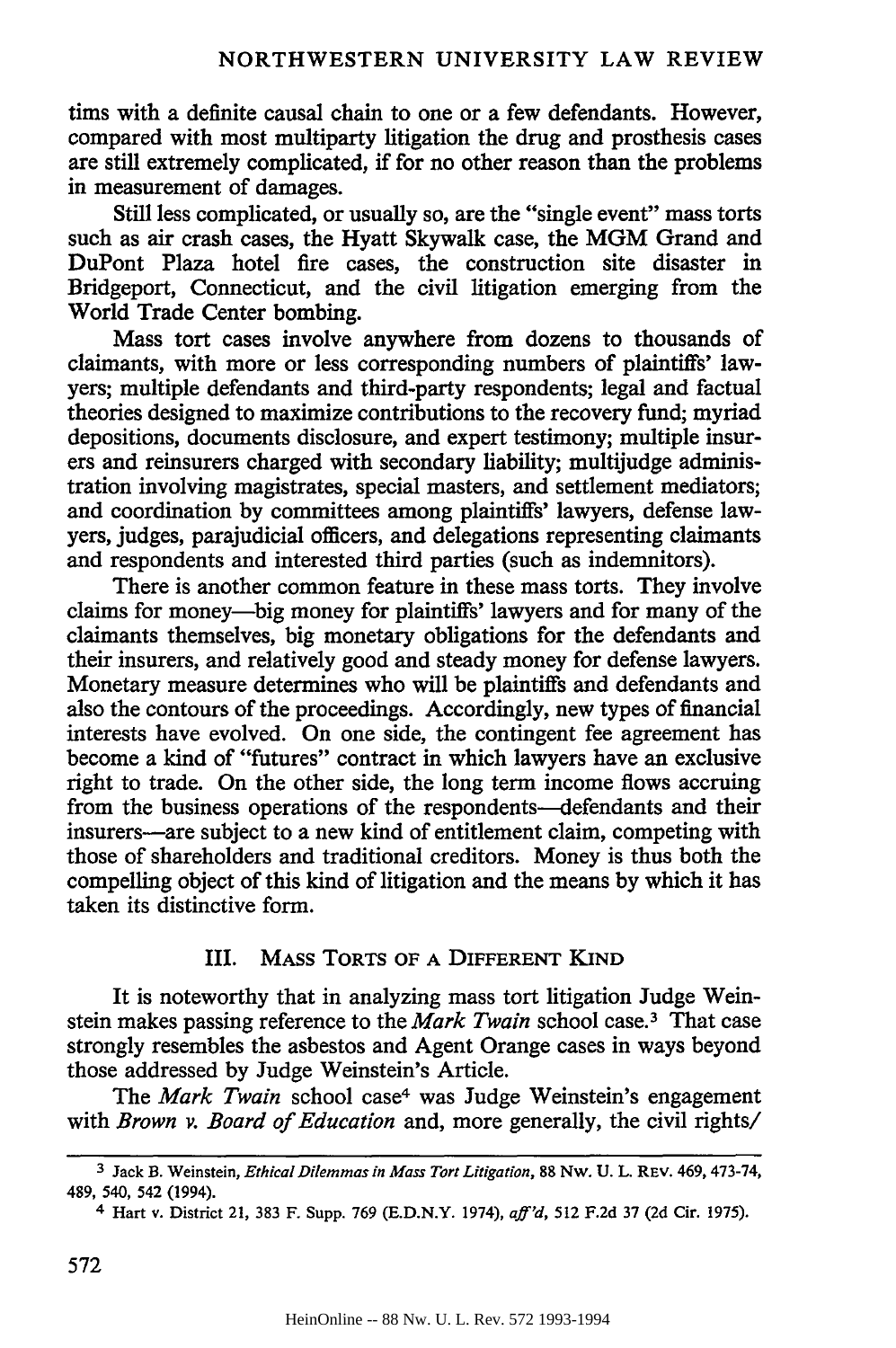discrimination/poverty litigation ensuing since *Brown.* The claim in the *Mark Twain* case was, among other things, that children of low income families in New York City's public schools were denied equal protection of law because the resources available for their educational needs were disproportionately low compared to the resources provided for other children. Such a claim, as we have come to realize, impinges on a locality's whole social fabric and involves not only complex legal issues but virtually all political, economic, fiscal, psychological, religious, and moral aspects of modem experience.

In responding to the plaintiffs' grievance in the *Mark Twain* case, Judge Weinstein eventually involved not only the parties and their lawyers but also New York's central school bureaucracy, parent groups, the teachers' union, the union of school administrators, and various private social service agencies, experts, consultants, and parajudicial assistants. He tried to fashion a decree that would make school a better place, children's education a better experience, and the social environment more supportive. As a judicial undertaking, Judge Weinstein's judgment in the *Mark Twain* case was an "institutional decree" on a grand scale.

However, the scale and scope of Judge Weinstein's decision was hardly more sweeping than the decision in a subsequent public school *case, Jenkins v. Missouri.5* In *Jenkins,* the judge did nothing less than reorganize a metropolitan school district and its system of finance, including state-level financial commitments. The judge concluded, quite reasonably, that no less drastic remedy would mitigate inequality in educational opportunity, particularly for blacks in racially balkanized cities. The decree in the *Jenkins* case has been sustained by the higher courts,<sup>6</sup> although it remains to be seen how long the reorganization will remain viable without continuing political participation by voter-taxpayers. Nevertheless, Judge Weinstein's counterpart disposition in the *Mark Twain* case, so far as it went beyond the school immediately involved, was held to go beyond appropriate judicial authority;<sup>7</sup> the New York City schools remain about as they were before *Mark Twain,* or worse. In any event, the decrees in the *Mark Twain* and Kansas City school cases involve procedural and structural departures from conventional adjudication that are as radical as those that have evolved in the mass tort personal injury cases.

Although Judge Weinstein does not quite call them such, school cases and other "institutional decree" litigation can be conceived as involving mass torts. Lack of equal opportunity for an effective education is certainly a personal injury in some sense of the term. So are suffering inhumane conditions in prisons and mental institutions, homelessness,

**<sup>5</sup> 672** F. Supp. 400 (W.D. Mo. **1987),** *aff'd in part,* **855 F.2d 1295** (8th Cir. **1988),** *aff'd in part,* 495 **U.S. 33 (1990).**

**<sup>6</sup>** Missouri v. Jenkins, 495 U.S. **33** (1990).

**<sup>7</sup>***See* Hart v. Community School Bd., 512 F.2d **37, 56** (2d Cir. 1975).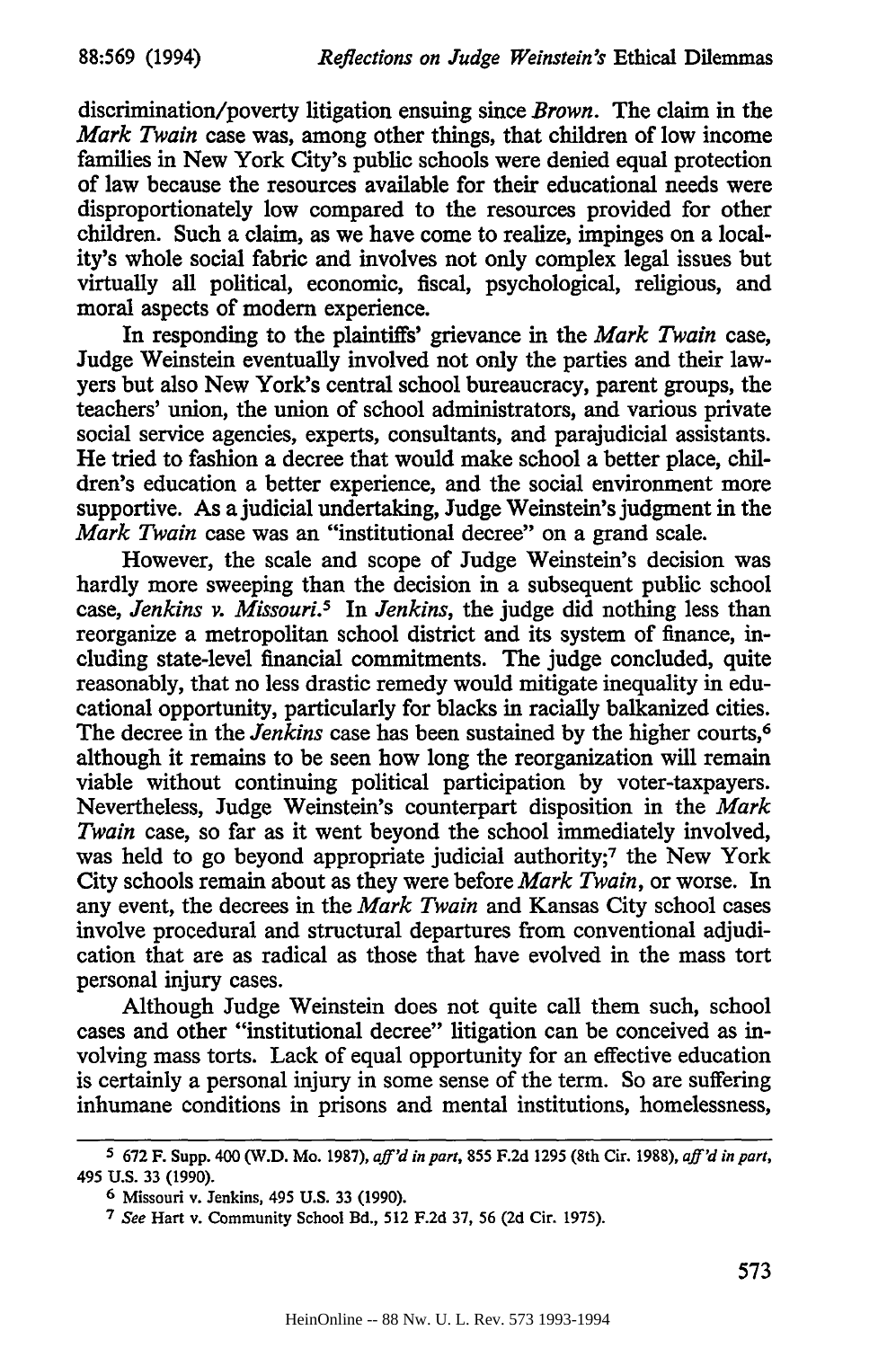inadequate medical care, and racial discrimination in public housing. These mass tort poverty-discrimination cases have arisen in virtually every large community in the United States and in many smaller ones. Their genesis has been over the same period as the asbestos claims and other mass personal injury torts.

The litigation in the mass tort poverty-discrimination cases resembles the mass tort personal injury cases in yet other ways, including those discussed by Judge Weinstein: multiple party joinder of plaintiffs and respondents; use of the class suit device as the procedural structure; novel roles for counsel, court, parajudicial officers, experts, and community representatives; complex problems of causation and evidence, for example, differentiating the significance of race, class, and family structure on educational achievement and assessing the significance of "de facto" desegregation in the public schools; and problems of communication, community, participation, and individual dignity and autonomy.

Moreover, most of the ethical problems in the mass personal injury cases have direct analogues in the mass decree cases: attenuation of the relationship between claimants and their counsel; conflict of interest among claimants and between claimants and counsel; difficulty in identifying the responsible respondents; ambiguity and conflict in the relationship between the respondents and their counsel; substitution of settlement procedures in place of adjudication; and assumption by the judge of a "managerial" role. Indeed, the managerial role of judges in "institutional decree cases" following *Brown v. Board of Education* beggars that in the damages cases. It is singularly in the latter, however, that managerial judging has elicited criticism by advocates of individual rights.

## IV. THE FORMS **AND** LIMITS OF **ADJUDICATION**

Around the time *Brown v. Board of Education* was decided, and before the mass tort personal injury cases began to appear, Professor Lon Fuller wrote and informally disseminated an article entitled *The Forms and Limits of Adjudication.* The article indeed may have been a veiled commentary on the *Brown* decision; perhaps that was the reason it was not formally published until much later.<sup>8</sup> At all events, because Professor Fuller was at Harvard Law School and was among the preeminent legal theorists of the time, the article had great influence in analysis of the legal process. In retrospect, the analysis seems unpersuasive. Nevertheless, Professor Fuller had a point, although—to borrow an advertence from Harry Kalven-not quite the one he was making.

The problem Professor Fuller addressed was the relationship between legal claims (substantive claims of legal entitlement) and adjudicative procedure (the process for hearing and deciding substantive claims of

**<sup>8</sup>**Lon L. Fuller, *The Forms and Limits of Adjudication,* 92 HARV. **L. REV.** 353 **(1978).**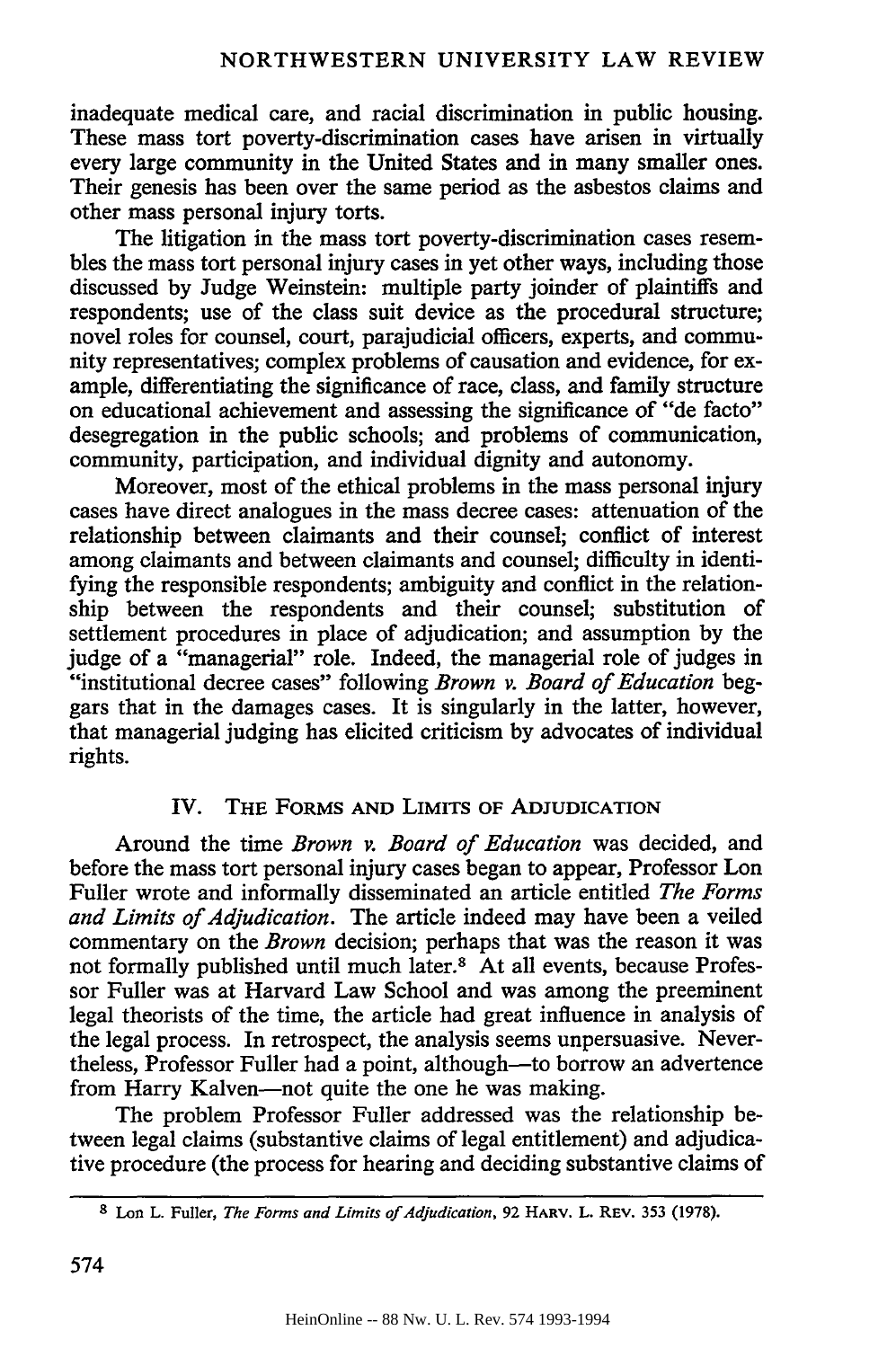legal entitlement). In essence, his thesis was, first, that only a certain type of claim could be framed as a legal claim; and second, that the adjudicative process, involving bilateral presentation of evidence and argument based on definite legal premises, is uniquely appropriate for resolution of this type of claim. The linkage of these two propositions was this: legal claims and defenses consist of uniquely reasoned contentions about facts and legal norms, and adjudication consists of uniquely reasoned responses to such contentions.

Two related implications followed from this analysis. First, a claim that could not be presented in the form of such reasoned contentions is not a proper legal claim. Second, and correlatively, only proper legal claims (as thus defined) are within the proper jurisdiction of the courts. Hence, the title of Professor Fuller's paper: *The Forms and Limits of Adjudication.*

Implicit but not articulated in the analysis was a politically charged constitutional proposition: when a claim entails an indefinite legal premise and a factual frame of reference that is wider than can be accommodated through bilateral party presentation, then the claim is not properly susceptible of adjudication. In technical terms, such a claim is not a "case or controversy" and hence is beyond the jurisdiction of the courts.

However, reflection about "public issue" cases, of which *Brown v. Board of Education* is the paradigm, shows that these cases do not involve either definite legal premises or factual frames of reference that can be accommodated through bilateral party presentation. The claim asserted in *Brown* involved a very ambiguous legal idea (if also a basic legal ideal)—that of equality—and a factual frame of reference that embraced the entire social history of the United States. Ever since the decision in *Brown* our legal institutions have been trying to work out the legal premise of that case. What is meant by legal equality was the issue, for example, that defeated Professor Lani Guinier's nomination as Assistant Attorney General for the Civil Rights Division.

Professor Chayes's seminal article<sup>9</sup> (referred to by Judge Weinstein) has explained how the "form" of adjudication in public issue cases radically departs from the model projected by Professor Fuller. So far as the "limits" of adjudication are concerned, Professor Chayes's article assumes that they are wide, if not unbounded. Given the undertakings in which the courts have been involved, including the mass torts that Judge Weinstein discusses, Professor Chayes's assumption is surely correct. After all, if a court is willing to undertake reorganization of an urban school district-in Boston or New York or Kansas City-or to reconstruct the electoral system for the legislative branch, or to hold a Presi-

**<sup>9</sup>** Abram Chayes, *The Role of the Judge in Public Law Litigation,* **89** HARv. L. REv. 1281 **(1976).**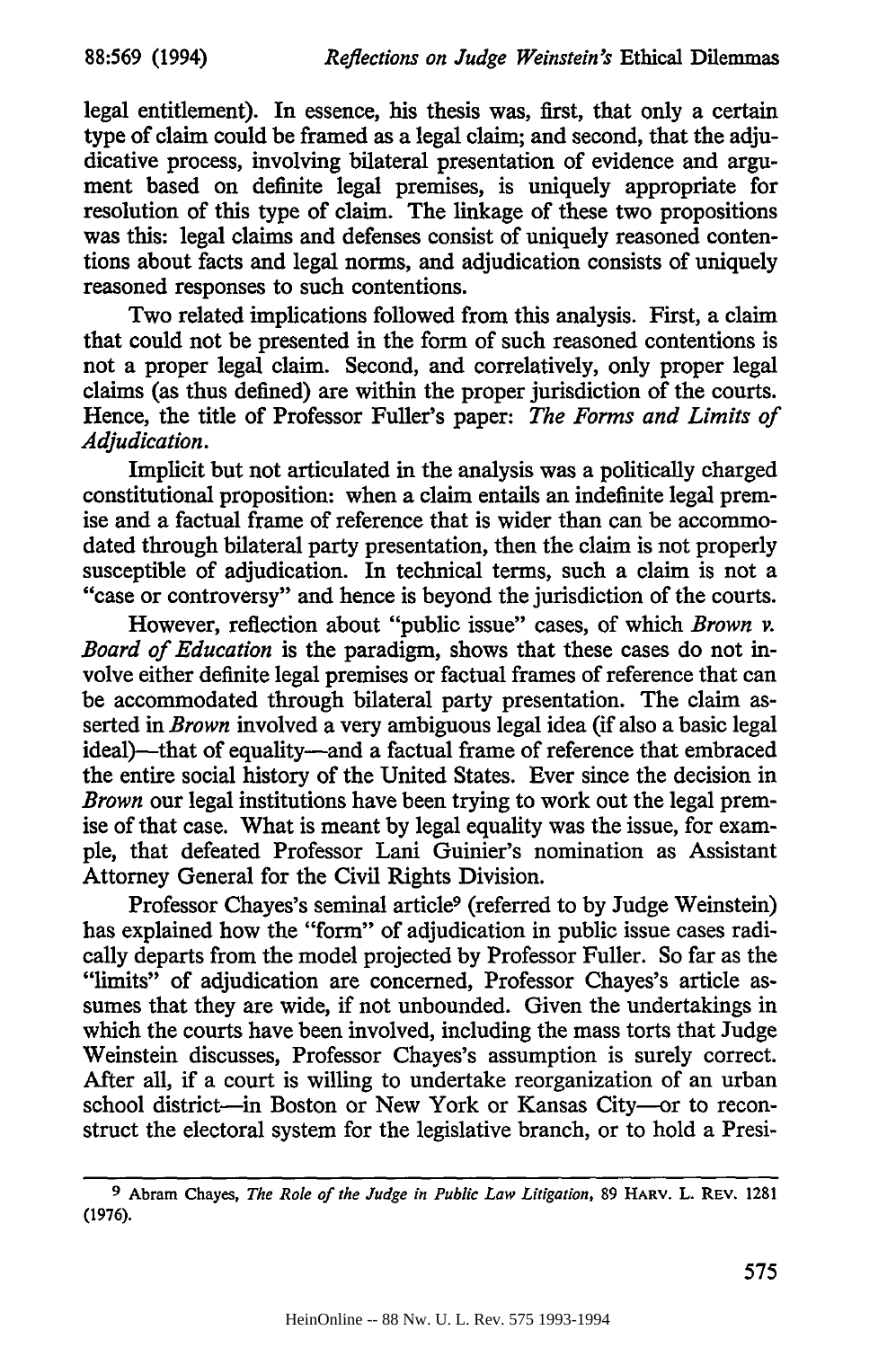dent in contempt of court, what undertaking remains outside the province of the judiciary?

Any social controversy can be put in the form of a bilateral legal and factual argument over a claim of legal right. Advocates and judges do it every day. On this point Professor Fuller was simply wrong: there is no inherent restraint in the form of adjudication, at least in the American version, nor any inherent limit on its subject matter.

Correlatively, resolution of any social controversy can also be put in other forms, also without inherent limits. The participants in these other forms have different roles and responsibilities from those in adjudication and are subject to different ethical norms. One traditional form is executive dispensation. That was the form in which most public matters were resolved in traditional kingships. Even in political democracies executive dispensation can confer such things as grants-in-aid or appointment to a government office and can also give forth legislation such as administrative regulations. Another "form" is the work of legislators. They too can adopt measures applicable to whole classes of persons or make specific awards. Legislative dispensations through private bills are still made in the present day, and such was the form in which much of the public business was done in colonial times.

In this light it is worth considering whether Professor Fuller nevertheless had a point.

#### V. THE NEW PROCEDURAL REGIME

The forms and limits of conventional adjudication have been substantially transformed in both the mass personal injury cases and the institutional discrimination-poverty cases. The transformation has involved uses of procedural mechanisms in nominal conformity with tradition but with the effect, through incremental changes in meaning and use, of creating quasi-judicial institutions of novel scope and scale. Salient among the adaptations, which Judge Weinstein recapitulates, have been these:

-In the mass personal injury cases, modifications of class suit procedure have been used to evaluate and provide redress in the form of damages for large cohorts of individual claimants; in the institutional discriminationpoverty cases, the class suit procedure has been adapted to evaluate and provide redress in the form of services (such as educational services) for even larger cohorts of individual claimants.

-In the mass personal injury cases, evidentiary procedure has been adapted to administer standardized tests for eligibility and formulas for recovery from settlement funds, in place of individual adjudication; in the institutional discrimination-poverty cases, the decrees are predicated on similarly developed standards for provision of public services.

-In the mass personal injury cases, the right of a lawyer to communicate about need for legal services, envisioned as a right to protect the legally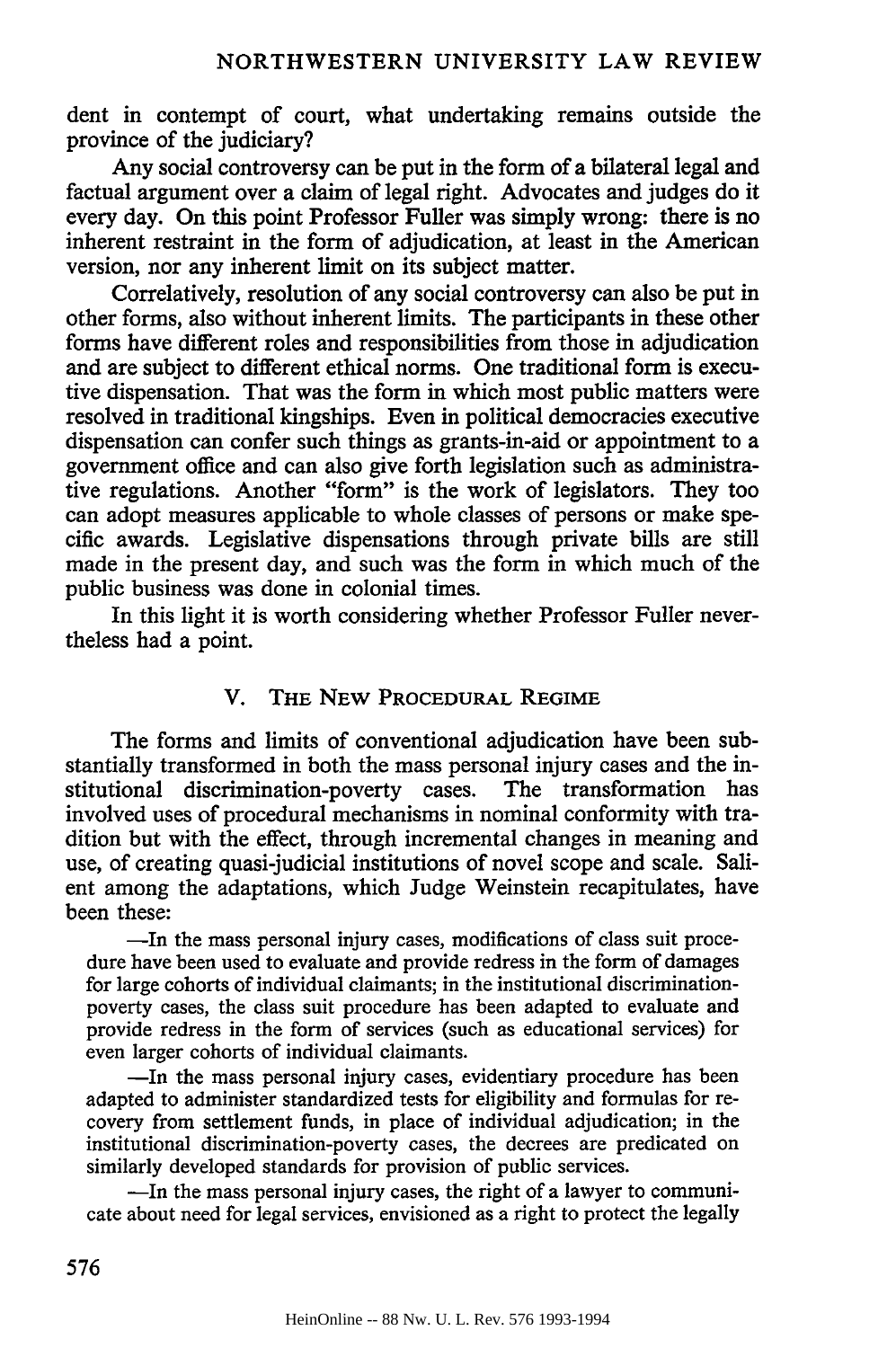$\ddot{\Omega}$ 

untutored, has become a means by which plaintiffs' lawyers present themselves as the official representatives of claimant constituencies; in the institutional discrimination-poverty cases, the same right has become a means by which private activist organizations similarly establish themselves.

-In both types of cases, the class suit notification procedure has been adapted to provide the communication system among the cohorts of claimants, the respondent institutions and their officials, and the lawyers and judges who manage the system.

-In both types of cases, the crucial adjudications concern the common questions affecting the claimants as a class, expressed as general rules, rather than the application of law to specific individual facts.

-In both types of cases, the modal method of disposition is settlement, not adjudication.

-In both types of litigation, the cumulative result of these changes are new entitlement programs, the one type dispensing money from private sources, the other type dispensing services from public sources.

The new judicially administered entitlement programs were not planned, nor did they originate as directives from high political authority. They are the product of myriad interconnected ad hoe adjudications and "bargains in the shadow of the law." 10 Generally these programs are poorly organized and are administered by people having no training and usually little taste for administration. The mass personal injury entitlement programs have been shown to involve extremely high "transaction costs"; the programs decreed in the discrimination-poverty cases probably also involve high transaction costs. This is not to say that these entitlement programs are illegitimate. As practical people would say, what are the alternatives?

Nevertheless, in both types of cases, the roles and responsibilities of the lawyers and judges are in important ways incompatible with those in the ordinary litigation whose "forms and limits" Professor Fuller had in mind.

#### **VI.** DIFFERENT ROLES **AND** RESPONSIBILITIES: DIFFERENT **ETHICS**

The roles of judges and lawyers in the new entitlement programs resemble those of members of tripartite administrative commissions, assisted **by** staff and interacting with constituent interest groups. **A** positive analogy would be to the Securities and Exchange Commission and other agencies having reputation for technical competence, efficiency, disinterestedness, circumspection, and responsibility. A less positive analogy would be to the Federal Communications Commission or state workers' compensation commissions, where partisan interests are intense and overtly political. A still less positive analogy would be to local planning and zoning commissions or public works boards.

**<sup>10</sup>** Robert H. Mnookin & Lewis Kornhauser, *Bargaining in the Shadow of the Law: The Case of Divorce,* 88 YALE L.J. 950 (1979).